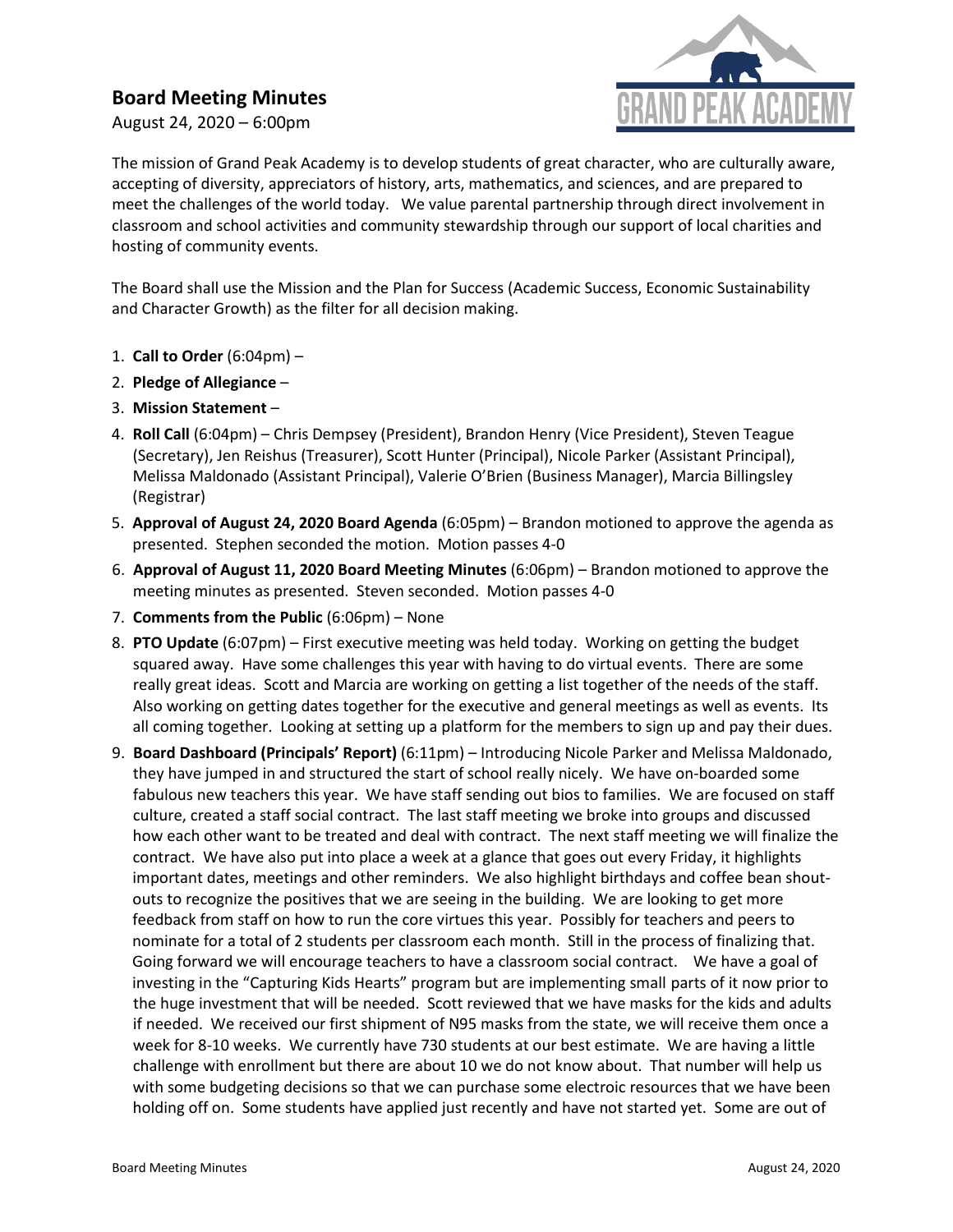town but have not engaged yet. We have talked to almost all of them and have said they are coming but we have not seen engagement yet. In the past we have seen much high numbers in the first week so we are encouraged by that number. Marcia highlighted that some are previous students, some are new. Some have unexcused absences. The online attendance piece might take us a little longer to get those last few engaged. At least half the 10 have had contact with the teachers, but day to day there has been no contact yet. Typically, families from central and south America sometimes start delayed as well. We have not seen as much of that this year, but that is one possibility. Attendance is being tracked for them as unexcused absences. We have not received any guidance from the district yet on truancy yet. Last year with elearning we did not continue with truancy but that will likely be important this year. Also with attendance for middle school, if a child drops from a meeting a child might be marked absent due to tech difficulties. We are going back and fixing if a parent contacts. Families and kids are all getting better at the log in process, teachers are getting better at wrapping their head around the attendance. Brandon mentioned a classroom agenda said a specific time and the teacher did not show, this morning a parent jumped in during the class. We need to remind parents to not handle issues such as that during a class period. Chris asked about the section about recent professional development listed on the dashboard, it shows a lot of outdated information. For future please have current year only. Asked about books that were purchased for staff development. Scott reviewed that this particular book by Marzano was purchased in the spring by Serena as a book to read for the summer. Chris wondered if there is a book club program created around it. Scott said Serena did not create any structure around it but we certainly can going forward. Where it is most appropriate is our team meetings and will go along with best practices in teaching as well. We have started to schedule those but its still early in the year, so that will probably get going in the next week or so. Questioned financial sustainability being outdated on the dashboard. This section needs to be updated. Scott mentioned that financial should be removed from the dashboard. Chris said either all together or all separated. Chris commented that the other section about financials seems to be outdated as well. Do we need a \$15k Spanish curriculum purchase. Scott said we do not need this now, Ms Granados has her own curriculum and is ready to go. We have engaged her with some electronic resources but textbooks are not needed, her way of teaching is conversational that does not require textbooks as much. Chris asked about the possibility of dropping SPED to save money, is that a consideration we are looking at? Has legality around the SPED program been considered? Scott said it would be creating an entire new infrastructure. It would take months to make that happen, and probably could not happen this year. It would be best to do a cost sharing with other charter schools, but that would take time to construct a system like that. Scott said that is sort of out there as a long term situation that could not be implemented quickly. Chris commented that we should make cutting staff the absolutely last resort. Brandon asked about cutting PD as a possibility, and wondered if there are other areas that could be cut besides butting training and sacrificing the core of our school with training staff. Steven Teague wondered how many chromebooks we ended up losing or having damaged. Scott said there were some broken and some families kept them for the fall but we do not have a total count. Steven said if we are doing our best to keep track of them, through inventory, that could help our budget as well. Scott said the chromebooks are hitting the end of their life cycle and are no longer supported anymore and need to be cycled out. We have been amping up to having a Chromebook for every student and now need to work on replacing some. They hit a level where they are not worth repairing. Brandon commented that PCs and Chromebooks are usually only good for 3 years max

## 10. **Treasurer/Business Managers Trend Report** (6:37pm) –

11. **Marketing Update** (6:48pm) – Brandon commented that we have some ads running locally. We have the festival of trees coming up and needs to decide if we want to do that again this year. Brandon said we may not be gaining students but we are gaining social impact. We did some facebook advertising that landed us about 40 people going to the enrollment landing page but we do not know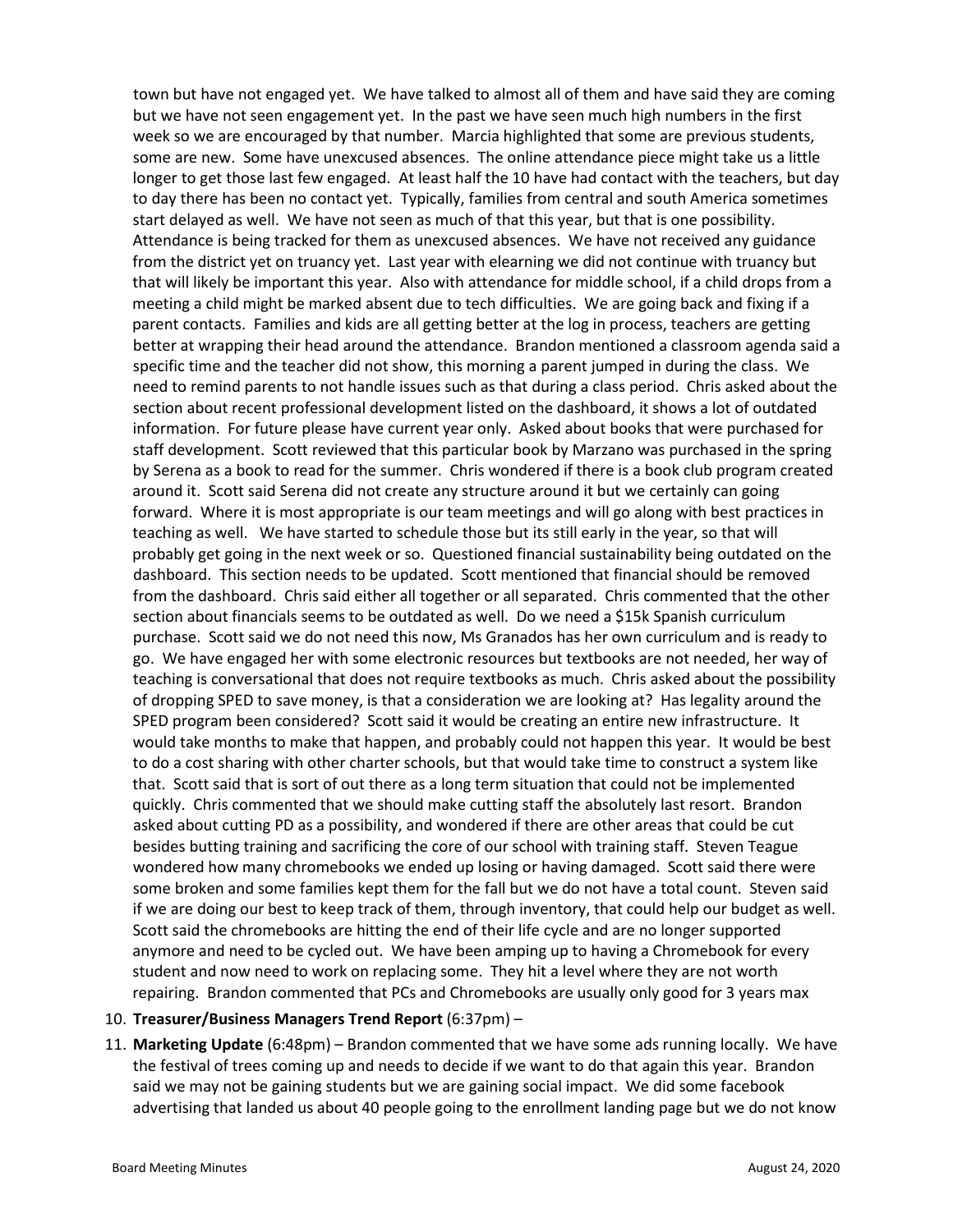if that gained us actual enrollments. For September we are retargeting the people that might be homeschooling right now that used to be GPA to try to get them to re-enroll prior to the count date. We have not had a marketing meeting yet, because of everything that has happened recently but it is planned very soon. Also, we updated a bunch of stuff on the website, including videos on how to use the teacher websites etc. Teachers are adding a bunch of contact on their websites as well as a searchable directory on the main webpage.

## 12. **Discussion Items** -

- **a. First Week Start of School and bringing 3rd – 5th Grades back to in person learning on Aug 31** (6:53pm) – Chris asked, if people choose to go online and realize it is not working for them, will we let them back to in person learning at any time? Brandon asked since we did not have the entire group online when they made their choice, could we open it up to allow more to come in person next week? Scott said there are two systems running, online side and hybrid side which would require some data entry time. If there are just a couple that would be fairly easy, but it could be a challenge if there are a large number. Chris said if they come back next week they have to commit to it. Marcia commented that the district is drawing a hard line with their schools on the quarter deadline for in person and online. If we keep changing it will mess with the reporting to the state. We can take care of the grades piece on our side, but it is a lot to ask teachers to go back and forth. The attendance piece burden will rely on the district if we switch mid-term. However, the  $3^{rd}$ -8<sup>th</sup> grade right now are all in one section, they have not been moved to the elearning section just yet. On Monday they will be switched over, after that date it will be more difficult to transfer. Marcia would prefer if they are going to change their mind, they do it before Friday. Marcia said of course we will allow some situations that are necessary, but the bulk should be handled by Friday until the quarter ends. Classes have been built based on those numbers and it could mean we have to rearrange class lists again if we have a rush of people coming back in person. Scott said that would require calling parents and notifying them that their teachers have changed etc. Chris commented that we are not trying to give a better education to online or in person, our goal is to provide a stellar education to everybody across the board. Brandon asked if we could update how the first week went. Melissa said it went really well, families and students were really excited. Kids are handling social distancing and masks really well. Scott commented that the biggest thing coming up is how to handle the masks in lost and found. Doris commented that we have not had to deal with the isolation room, but believes we will see it once  $3^{rd}$ -5<sup>th</sup> returns to in person. In October there will be an issue with coverage in the health room. D49 has started training a couple health aides. We have a para set up to assist in the health room. Melissa mentioned that we might want to update the arrival and departure plan once  $3^{rd}$ - $5^{th}$  returns. Nicole commented that we had some kinks to work out with the middle school schedule but those seem to be worked out now this week. Scott does want to improve the communication with parents that are online to hopefully make it more efficient and so they do not have to call into the office as much. Chris asked if adjusting the start time for  $3<sup>rd</sup> - 5<sup>th</sup>$  would help with starting them in person next week? Scott said the issue with that is siblings.
- **b. Athletics** (7:11pm) Nicole is working with Colorado Military Academy to get us into a three team sportsleague this year. The athletic director at CMA has been in contact about inviting us into this league that he has just created called Colorado Springs Metro Middle School League. It was needed because the previous charter league has been full for a while. They do not have a practice facility so they have asked if they could use our facility for their practices as well as their games. Chris has been in contact with Colorado Springs Altitude volleyball to use our facility as well which will leave our facility very full. There